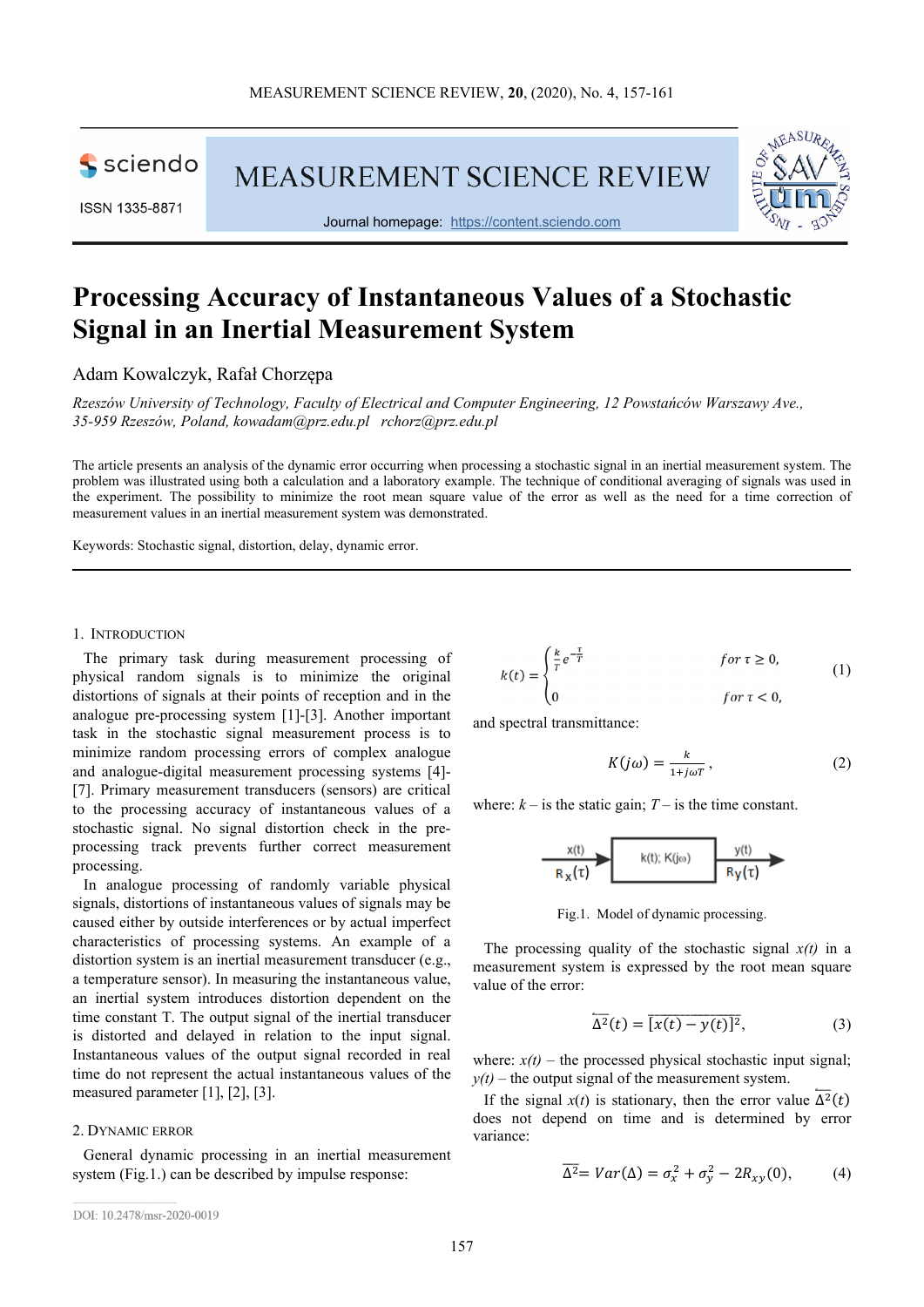where:  $\sigma_x^2$  and  $\sigma_y^2$  – variances of signals *x*(*t*) and *y*(*t*);  $R_{xy}(0)$  – correlation function of signals  $x(t)$  and  $y(t)$  for  $\tau =$ 0*.*

Practical tasks of random signal processing concern the signals which are not theoretical white noise. Actual signals, most often low-band ones, do not have a flat characteristic of the power spectral density function. In practice, such signals occur after the passing of broadband noises through inertial systems. A simple and practically useful model is one with low-band noise with an exponential autocorrelation function. After passing through another inertial system, such a signal has a finite value of the autocorrelation function derivative  $R_y(\tau)$  for  $\tau = 0$ . When a random signal passes through inertial systems, its probability density function becomes normalized [8], [9], [10].

For an inertial model of processing a stochastic signal *x*(*t*) with a limited bandwidth, exponentially correlated with the correlation interval  $\tau_k = \frac{1}{\alpha}$  $\frac{1}{\alpha}$ , the autocorrelation function  $R_x(\tau)$  is expressed by:

$$
R_{x}(\tau) = \sigma_{x}^{2} e^{-\alpha |\tau|}, \qquad (5)
$$

The corresponding double-sided power spectral density is expressed by the following relationship:

$$
S_{\chi}(\omega) = \frac{2\sigma_{\chi}^2 \alpha}{\alpha^2 + \omega^2} \tag{6}
$$

Fig.2. graphs the functions  $R_x(\tau)$  and  $S_x(\omega)$ .



Fig.2. Characteristics of the autocorrelation function a) and the double-sided spectral density power b).

In order to calculate the error variance (4), one must first calculate the correlation functions  $R_y(\tau)$  and  $R_{xy}(\tau)$ :

$$
R_{y}(\tau) = E[y(t)y(t+\tau)], \qquad (7a)
$$

$$
R_{xy}(\tau) = E[x(t)y(t+\tau)].
$$
 (7b)

After indirect substitutions, transformations and calculations, one can demonstrate that for the time constant  $T = \frac{1}{\beta}$  and for  $k = 1$  in an inertial measurement system, the autocorrelation function  $R_y(\tau)$  and power spectral density  $S_y(\omega)$  of the output signal are expressed as follows:

$$
R_{y}(\tau) = \frac{\beta \sigma_{x}^{2}}{\alpha^{2} - \beta^{2}} \{ \alpha exp(-\beta |\tau|) - \beta exp(-\alpha |\tau|) \}, \qquad (8)
$$

$$
S_{y}(\omega) = \frac{2\beta^2 \alpha \sigma_{x}^2}{(\alpha^2 + \omega^2)(\beta^2 + \omega^2)}
$$
(9)

Based on the relationship (8),

$$
\sigma_y^2 = R_y(0) = \frac{\beta \sigma_x^2}{\alpha + \beta} \,. \tag{10}
$$

Using a convolution integral combining random signals  $x(t)$  and  $y(t)$  of a linear system with an impulse response  $k(t)$ , the relationship (7b) can be transformed to the following form:

$$
R_{xy}(\tau) = E\left[x(t)\int_0^\infty x(t+\tau-\lambda)k(\lambda)d\lambda\right]
$$
  
= 
$$
\int_0^\infty R_x(\tau-\lambda)k(\lambda)dx.
$$
 (11)

For  $\tau \geq 0$  and the relationships (2), (5):

$$
R_{xy}(\tau) = k \cdot \beta \sigma_x^2 \left[ \frac{e^{-\beta \tau} - e^{-\alpha \tau}}{\alpha - \beta} + \frac{e^{-\beta \tau}}{\alpha + \beta} \right],\tag{12}
$$

$$
R_{xy}(0) = \frac{k \cdot \beta \sigma_x^2}{\alpha + \beta}.
$$
 (13)

The calculated error variance (4) for  $k = 1$  equals:

$$
\overline{\Delta^2} = \sigma_x^2 + \frac{\beta \sigma_x^2}{\alpha + \beta} - 2 \frac{\beta \sigma_x^2}{\alpha + \beta} = \sigma_x^2 \frac{\alpha}{\alpha + \beta} = \sigma_x^2 \frac{\frac{T}{\tau_k}}{1 + \frac{T}{\tau_k}}
$$
(14)

while the relation between the error variance and the signal variance  $\sigma_x^2$  is expressed by the relationship:

$$
\frac{\overline{\Delta^2}}{\sigma_x^2} = \frac{\frac{T}{\tau_K}}{1 + \frac{T}{\tau_K}}.
$$
 (15)

The relationship between  $\frac{\overline{\Delta^2}}{-2}$  $\frac{\Delta^2}{\sigma_x^2}$  and  $\frac{T}{\tau_K}$  is presented in Fig.3.

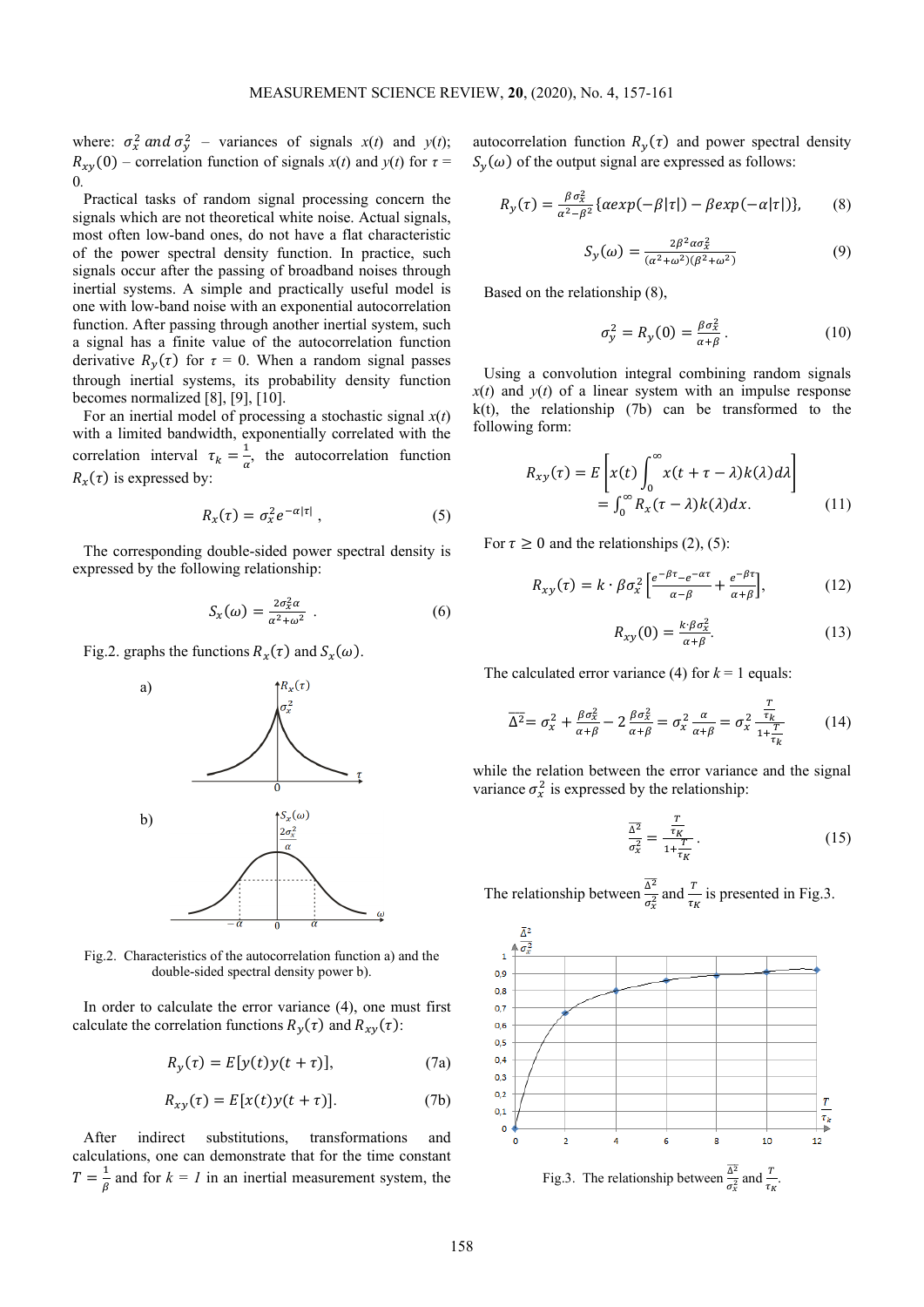# 3. MINIMIZING THE VALUE OF THE ROOT MEAN SQUARE ERROR

Frequency characteristics, both concerning the amplitude and phase of the inertial system, show that in addition to smoothing distortions, the signal  $y(t)$  at the output of the inertial system is delayed relative to the input signal  $x(t)$ . An important metrological question is to determine what instantaneous values of the input signal *x*(*t*) one should refer to the instantaneous values  $y(t)$  obtained as the output of the inertial measurement system, along with processing error evaluation in an inertial system.

The delayed signal  $v(t)$  at the output of the inertial system can be compared with the value of the signal  $x(t)$  by calculating the difference:

$$
\Delta(t) = x(t) - y(t + \tau). \tag{16}
$$

The root mean square value of the error does not depend on the current time *t*, but on the delay *τ*:

$$
\overline{\Delta^2} = \sigma_x^2 + \sigma_y^2 - 2R_{xy}(\tau). \tag{17}
$$

In order to determine the minimum condition of relationship (17), such a value of  $\tau = \tau_{opt.}$  must be found for which the function  $R_{xy}(\tau)$  is maximum.

As specified in Section 2, the distributions of real random low-band signals passing through inertial systems are gradually normalized. It is reasonable to assume the normality of processed signals  $x(t)$  and  $y(t)$ .

For normal distributions, the cross correlation function  $R_{xy}(\tau)$  can be expressed using a more easily experimentally determined function of the conditional expected value of the signal  $y(t+\tau)$  with the condition that  $x(t) = x_p$  imposed on the input signal  $x(t)$  [11], [12].

$$
E\left[y(t+\tau)|_{x(t)=x_p}\right] = \mu_{y|x_p}(\tau) = \frac{R_{xy}(\tau)}{\sigma_x^2} x_p \tag{18}
$$

In a similar way one can create the normalized autocorrelation functions  $\rho_x(\tau)$  and  $\rho_y(\tau)$  from the relationship for the conditional expected values of individual signals  $x(t)$  and  $y(t)$ :

$$
E\left[x(t+\tau)|_{x(t)=x_p}\right] = x_p \rho_x(\tau), \qquad (19)
$$

$$
E\left[y(t+\tau)|_{y(t)=y_p}\right] = y_p \rho_y(\tau). \tag{20}
$$

When using the relationship (18), the equation (17) will then take the following form:

$$
\overline{\Delta^2} = \sigma_x^2 + \sigma_y^2 - 2\frac{\sigma_x^2}{x_p} \mu_{y|x_p}(\tau) \,. \tag{21}
$$

The function  $\mu_{y|x_p}$  for the graph of  $x(t)$  with exponential autocorrelation (5) processed in an inertial system with the time constant  $T = \frac{1}{\beta}$ , on the basis of (12) and (18), is described by the following relationship:

$$
\mu_{y_{\vert x_p}}(\tau) = k\beta x_p \left[ \frac{e^{-\beta \tau} - e^{-\alpha \tau}}{\alpha - \beta} - \frac{e^{-\beta \tau}}{\alpha + \beta} \right].
$$
 (22)

When determining the maximum of the function  $\mu_{y|x_p}(\tau)$ the following condition is arrived at:

$$
\frac{\tau_{opt}}{\tau_K} = \frac{\frac{T}{\tau_K}}{1 - \frac{T}{\tau_K}} \ln \frac{2}{\frac{T}{\tau_K + 1}} \tag{23}
$$

Values of  $\tau_{\text{ont}}$  calculated from the expression (23) indicate that for the minimum root mean square value of the processing error in an inertial system, the current values of the signal on the input of the system should be related to the respective future values of the processed signal at the output, shifted by the time  $\tau_{opt}$ .

Fig.4. shows the relationship between  $\frac{\tau_{opt}}{\tau_K}$  and  $\frac{T}{\tau_K}$ .



With the values of  $\sigma_x$ , *k, a, β,* and  $\tau_{opt}$  assumed and known, or designated experimentally, the minimum value of the root mean square error variance can be calculated from the relationship (21):

$$
\overline{\Delta_{min}^2} = \sigma_x^2 \left[ \frac{\alpha + 2\beta}{\alpha + \beta} - \frac{2\mu_{y|x_p}(\tau_{opt})}{x_p} \right].
$$
 (24)

### 4. EXPERIMENTAL EXAMPLE

The optimal delay value of the reading  $\tau$  opt of the output signal in an inertial system processing a random variable input signal  $x(t)$  with a normal distribution  $N(x:0,\sigma_x)$  was calculated for the time constant of the transducer *T* = 1.114 ms and the relation  $\frac{T}{\tau_K}$  = 10.82. A measurement experiment was carried out for the calculation data. The results of the calculations and measurements were then compared.

Based on the relationship (23)

$$
\tau_{opt} = \frac{T}{1 - \frac{T}{\tau_K}} \ln \frac{2}{\tau_K + 1} =
$$
  
= 
$$
\frac{1.114 \cdot 10^{-3}}{1 - 10.82} \ln \frac{2}{10.82 + 1} = 201 \cdot 10^{-3} \text{ms.}
$$
 (25)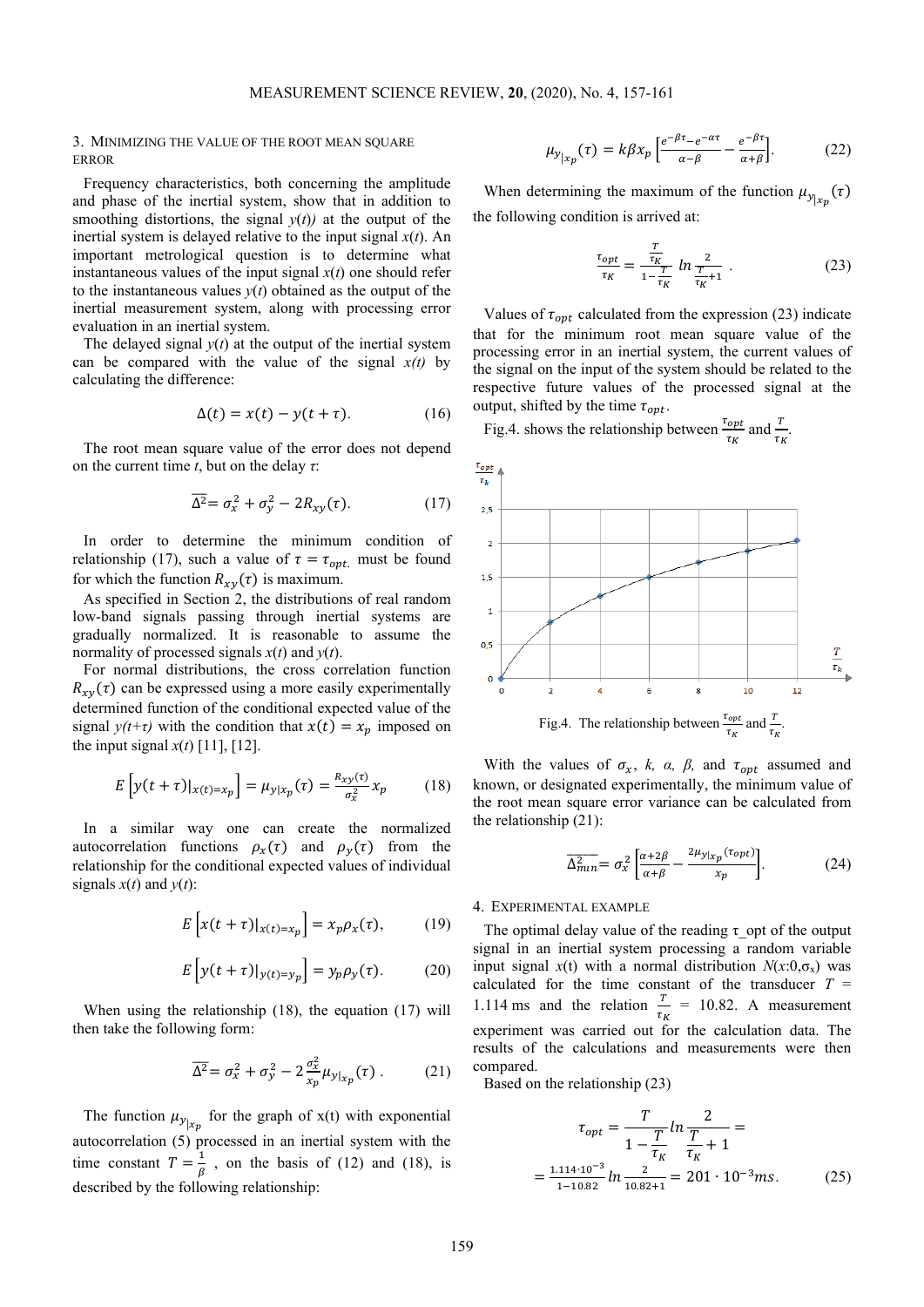Fig.5. to Fig.8. show the results of the experiment. In the inertial system with the time constant  $t = 1.114 \, 10^{-6}$  s, gain  $k = 3$  occurred. The parameters used in experimental models were:  $\alpha = 9708$  and  $\beta = 897$ . The results of the experiment (Fig.6. and Fig.8.) confirm the theoretically calculated optimal time delay value of the output reading  $t_0 = t +$ 201 ⋅ 10<sup>3</sup> s. At the moment of time *t*, the signal  $y(t)$  is better described by the earlier behavior of the original signal *x*(*t-τ*). Minimizing the root mean square reconstruction error of the signal  $x(t)$ , with the behavior of  $y(t)$  recorded in time, one must properly account for the behavior values of  $y(t +$  $\tau_{opt}$ ) shifted on the graph in time by 201 ms to the right (Fig.8.).

For  $\sigma_x = 0.5V$  and  $\tau_{opt} = 201 \cdot 10^{-3}$  ms,  $\Delta_{min}^2$  =  $0.42\sigma_x^2 = 0.105V^2$  was calculated, which is approximately 46 % variance of the error calculated from the relationship (14).



Fig.5. Graphs of the signals:  $1-x(t)$ ;  $2-y(t)$ .



Fig.6. Characteristics of conditional mean values:

1 - characteristics of the conditional expected value  $\mu_{x_{\vert x_p}}(\tau)$ proportional to  $\rho_x(\tau)$ ;

2 - characteristics of the conditional expected value  $\mu_{y|x_p}(\tau)$ proportional to  $\rho_{xy}(\tau)$ ;  $\tau_{opt}$  - optimum delay value of the signal *y*(*t*).



Fig.7. Characteristics of the conditional average value  $\mu_{y|y_p}(\tau)$ proportional to  $\rho_y(\tau)$ .



Fig.8. Graphs of signals: 1 - input signal  $x(t)$ ; 2 - output signal  $y(t)$ , delayed and distorted.

### 5. CONCLUSIONS

- 1) The white noise which is used in theoretical models of low pass filtration and random signal processing is not very useful as a model in practical applications. In such situations, one may use noises with limited frequency bands, such as low-band noises with a virtually exponential autocorrelation function and a finite value of the autocorrelation function derivative for  $\tau = 0$ .
- 2) In processing of random low-band signal, the processing systems are often inertial systems with frequency bands which are significantly narrower than the band of the processed input noise.
- 3) In addition to smoothing distortions, the signal *y*(*t*) at the output of the inertial system is delayed relative to the input signal  $x(t)$ . Earlier behavior at the time  $t$  of the original signal  $x(t)$  better describes the signal  $y(t+\tau)$ .
- 4) Knowing the values of the correlation interval  $\tau_k$  of the input signal  $x(t)$  exponentially correlated, and the time constant *T* of the inertial system, one can determine the